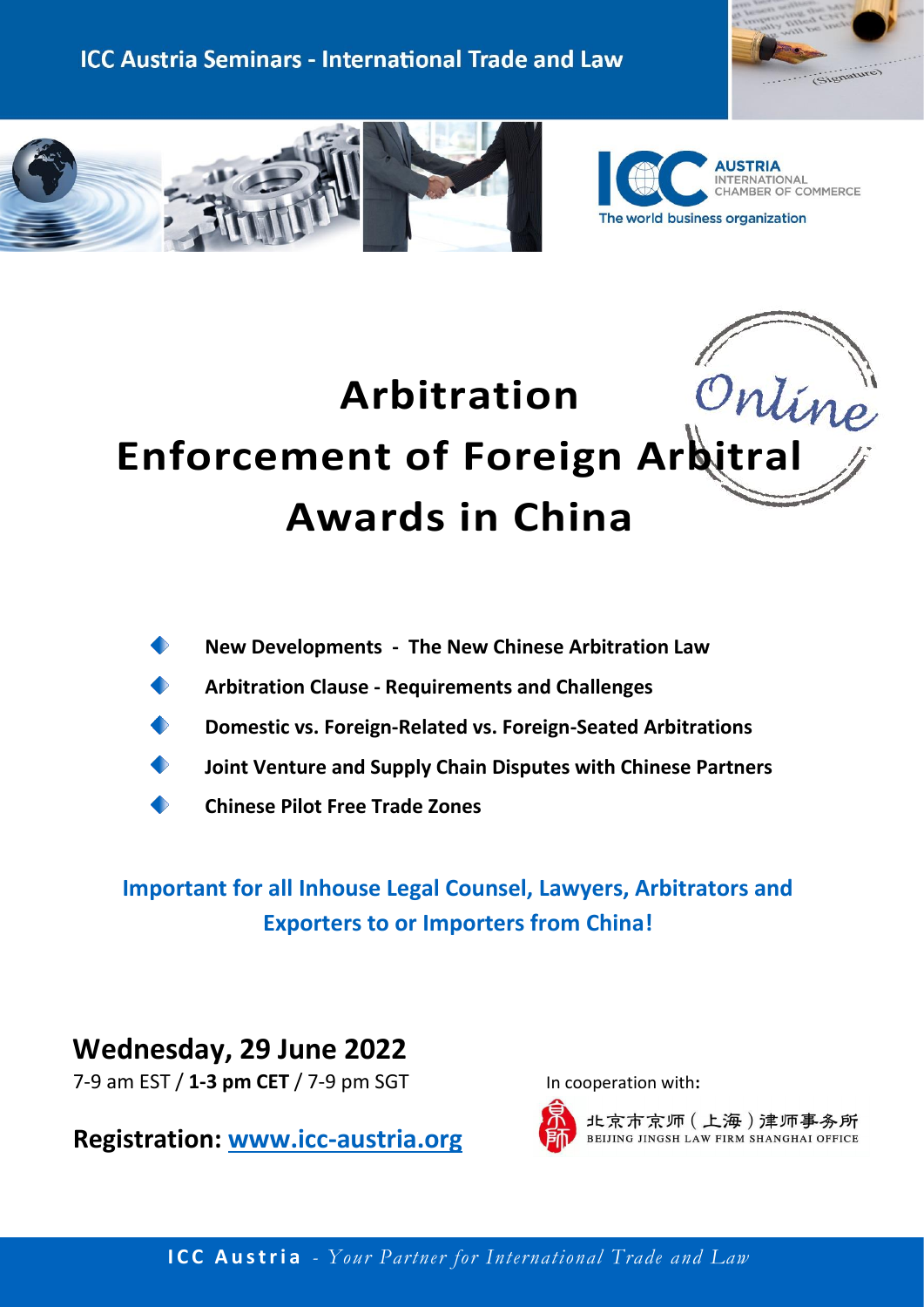#### **Enforcement of Foreign Arbitral Awards in China**

| <b>Target Group</b> |                           |                                   |  |
|---------------------|---------------------------|-----------------------------------|--|
|                     | <b>Law Firms</b>          | Importers from China<br>$\bullet$ |  |
|                     | Lawyers                   | In-House Legal Counsels           |  |
|                     | <b>Exporters to China</b> | <b>Arbitrators</b>                |  |

#### **B a c k g r o u n d & O b j e c t i v e s**

The ICC Arbitration Rules do offer dispute resolution procedures leading to a binding decision from a neutral arbitral tribunal, susceptible to enforcement pursuant to most domestic arbitration laws and international treaties such as the 1958 New York Convention. Nevertheless, for many years enforcement of a foreign arbitral award in China has been very challenging and in many cases not successful. But there are new positive developments and changes in law in China increase the chances no. This online training should provide the participants with the necessary knowledge how to use and arbitral clause in your contract and how to ensure enforcement in China.

**The participants will have the possibility to raise questions at the end of the session. Active participation is explicitly welcome!**

### **S p e a k e r**

- **Dr. iur. Dr. phil. Adolf Peter,** LL.M., MA, CSE, Associate Professor, Shanghai University of Political Science and Law (focus on International Arbitration, Corporate Governance, ESG, Supply Chains and EU law); Senior Consultant at Jingsh Law Firm Shanghai Office; Of Counsel at MP Attorneys, Vienna, Austria; International Of-Counsel at Wöss & Partners (Washington D.C., Mexico City); Independent Arbitrator; Certified Supervisory Expert. Dr. Peter has extensive experience both in common (in particular English, US and Singapore law) and civil law (in particular Austrian, German, Chinese and European law) and is listed as arbitrator in multiple arbitration institutions, such as ICC, SIAC, SHIAC, VIAC, CMAC, etc. Dr. Peter is the author of the book "CSR and Codes of Business Ethics in the USA, Austria (EU) and China and their Enforcement in International Supply Chain Arbitrations" (2021, Springer).
- Moderation: **Mag. Angelika Zoder**, ICC Austria

#### **P r o g r a m m e**

- **Introduction**
- Advantages of international arbitration in comparison to court litigation in terms of the recognition and enforcement of foreign arbitral awards and foreign court judgments in Mainland China
- Explanation of specific requirements for arbitration agreements between Chinese and European companies including their subsidiaries and sino-foreign joint venture companies seated in Mainland China in order for arbitral awards to be enforceable in Mainland China
- Crucial differences between domestic (Mainland Chinese), foreign-related and foreign-seated arbitrations

in particular in connection with sino-foreign joint venture and supply chain disputes

• Questions and Answers